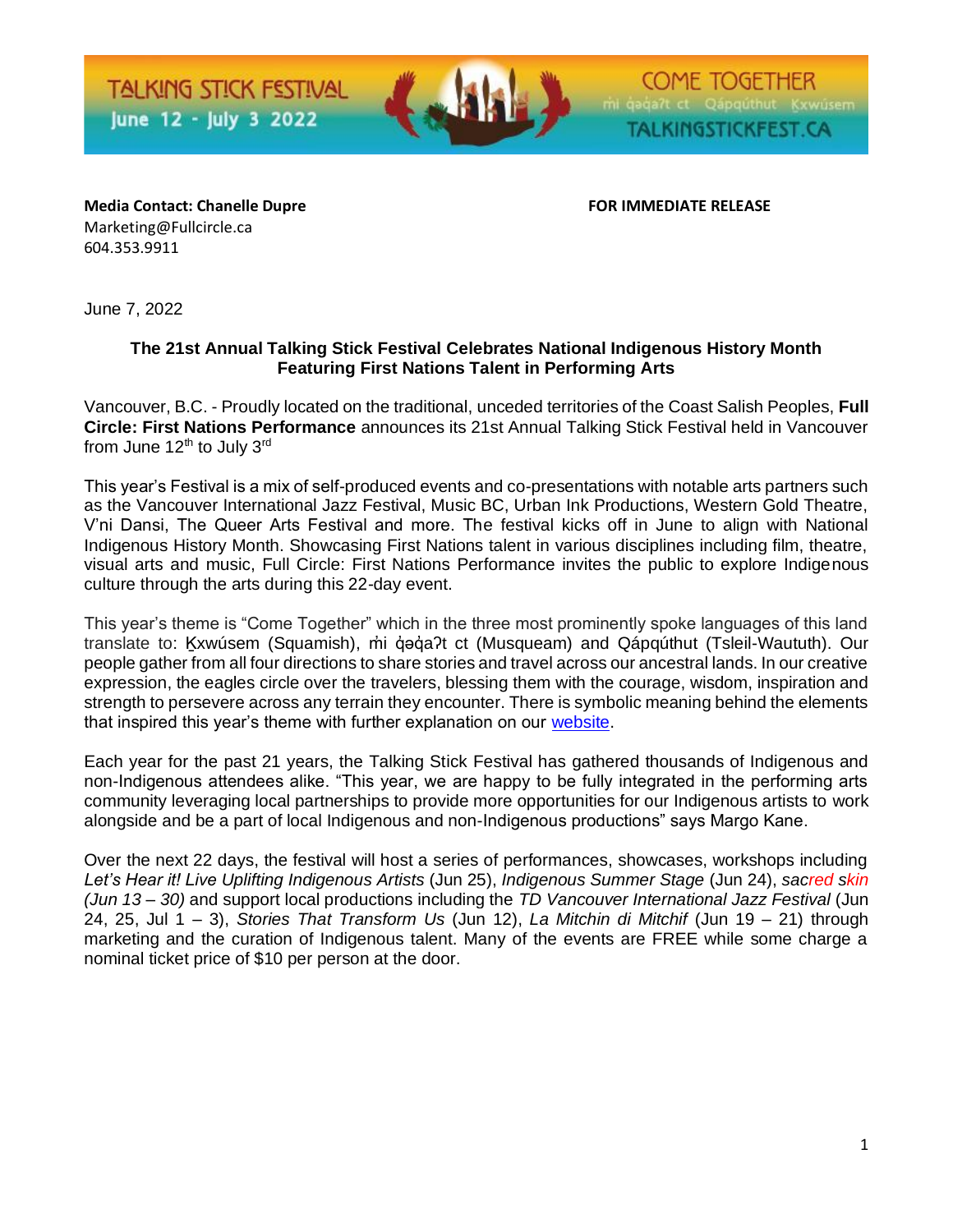**TALKING STICK FESTIVAL** June 12 - July 3 2022



**COME TOGETHER** TALKINGSTICKFEST.CA

**Media Contact: Chanelle Dupre FOR IMMEDIATE RELEASE** Marketing@Fullcircle.ca 604.353.9911

# **TALKING STICK FESTIVAL PRODUCED EVENT HIGHLIGHTS**

## **sac***red* **s***kin* **(Visual Arts Tattoo)**

Date & Time: June  $13<sup>th</sup> - 30<sup>th</sup>$  from 6pm – 10pm daily Location: SFU Goldcorp Center for the Arts, 149 West Hastings Street, Vancouver Tickets: FREE

[sac](https://fullcircle.ca/talking-stick-festival-2022/sacred-skin-visual-arts/)*[red](https://fullcircle.ca/talking-stick-festival-2022/sacred-skin-visual-arts/)* [s](https://fullcircle.ca/talking-stick-festival-2022/sacred-skin-visual-arts/)*[kin](https://fullcircle.ca/talking-stick-festival-2022/sacred-skin-visual-arts/)* explores the resurgence of Indigenous tattooing practices as they relate to cultural revitalization. This exhibition showcases the work of 7 Indigenous tattoo artists - Audie Murray, Dion Kaszas, GiG - K'aajuu G'aaya, Holly Mititquq Nordlum, Nahaan, Nakkita Trimble and Nicole Neidhardt.

## **Indigenous Summer Stage (Music)**

Date & Time: Jun  $24<sup>th</sup>$  from  $4:30$ pm – 7:30pm Location: šx<sup>w</sup>Âexan Xwtl'a7shn (formerly QET Plaza), 149 West Hastings Street, Vancouver Tickets: FREE

Th[e Indigenous Summer Stage](https://fullcircle.ca/talking-stick-festival-2022/indigenous-summer-stage/) is a free lively outdoor showcase featuring the fresh sounds of Indigenous artists spanning multiple genres and nations. Featuring: Elaine Bomberry, Murray Porter, Tsatsu Stalqayu (Coastal Wolfpack), and Zach Saunders.

#### **Let's Hear it! Live Uplifting Indigenous Artists (Music)**

Date & Time: Jun  $25<sup>th</sup>$  from  $7pm - 10pm$ Location: The Fortune Sound Club, 147 Pender Street East, Vancouver Tickets: By Donation

*[Let's Hear It! Live](https://fullcircle.ca/talking-stick-festival-2022/lets-hear-it-live/)* is back for the 3rd emerging artist showcase in this 4-part live concert series spotlighting new and emerging talent from diverse communities around BC. This showcase celebrates new and thriving voices in music featuring up-and-coming Indigenous performers - Eros Taylor, Caitlin Goulet and Eagle Ex Machina at the Fortune Sound Club hosted by JB The First Lady.

## **TALKING STICK CO-PRESENTATION EVENT HIGHLIGHTS**

#### **Stories That Transform Us (Film)**

Date & Time: Jun  $12<sup>th</sup>$  from 7pm – 8:30pm Location: SFU Goldcorp Center for the Arts, 149 West Hastings Street, Vancouver Tickets: Free (RSVP Required) \*\* [Online event:](https://watch.eventive.org/urbanink/play/62950befa8947b00be244677) Jun  $1<sup>st</sup>$  – Jul  $3<sup>rd</sup>$ . Tickets: \$10

In partnership with Urban Ink Productions, *[Stories That Transform Us](https://fullcircle.ca/talking-stick-festival-2022/stories-that-transform-us/)* celebrates its 20th anniversary with a 90-minute documentary film that looks back on the depth and scope of its history through past productions with re-imagined creative shorts and theatrical works produced since 2001. The film centers around conversations with the three Artistic Directors, beginning with founder Marie Clements, followed by Diane Roberts, and finally the current director, Corey Payette.